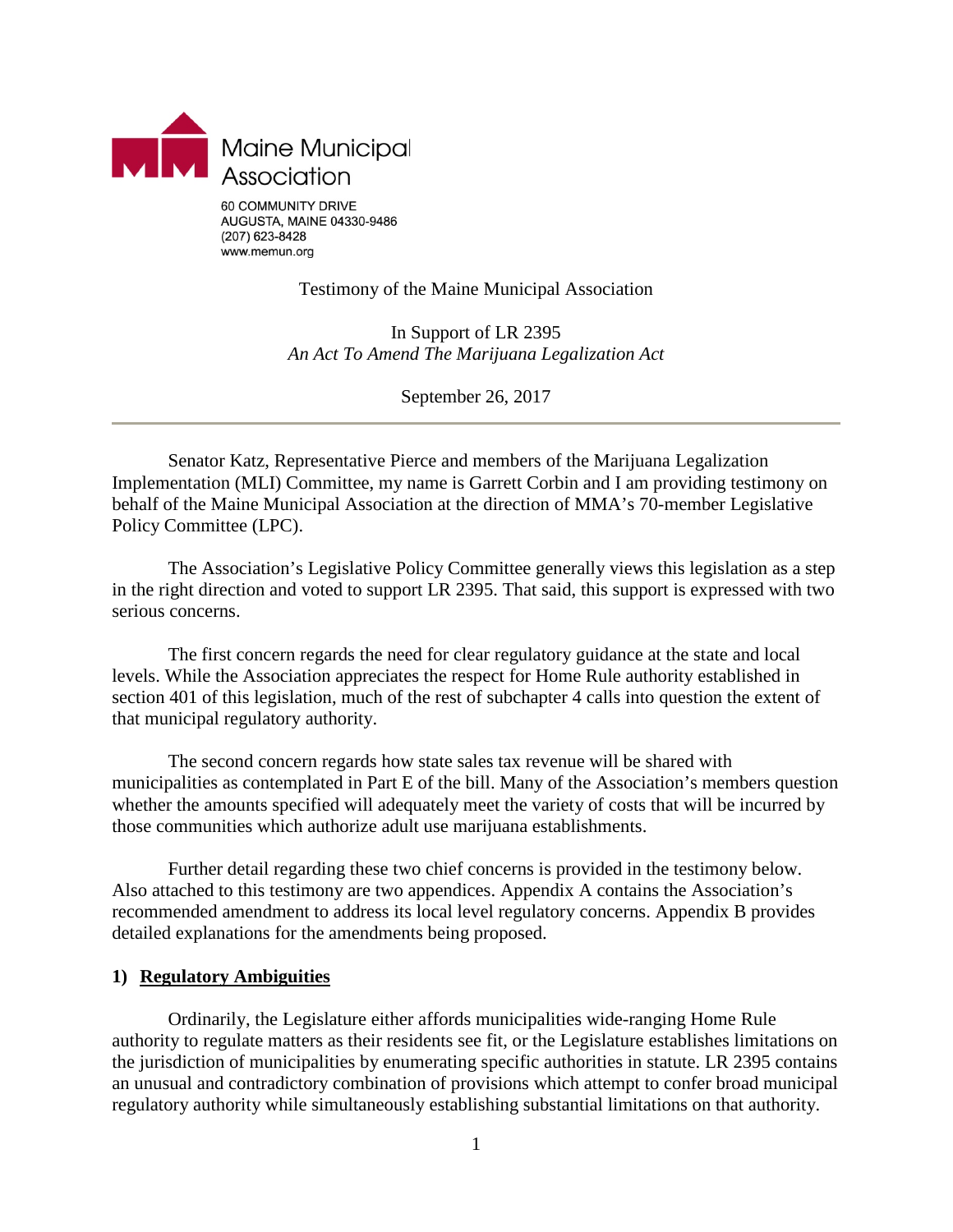For example, Section 401 provides blanket Home Rule authority "to regulate marijuana establishments within the municipality." The following section 402, however, appears to limit municipal regulations solely to "**the location** of marijuana establishments…" Section 403 includes this "location" limitation as well.

Another example is found in subsections 403(1)(A) and 405, which imply that municipalities do not have authority to regulate issues other than those listed. Yet municipalities would already have Home Rule authority under section 401 to establish reasonable fee schedules and regulate signage and odor.

This combination creates ambiguities that may necessitate additional legislation or litigation. Testimony from many parties to the MLI Committee to date has stressed the need to create as much clarity as possible for both the regulating and regulated communities.

For this reason, the Association is respectfully recommending a fairly substantial amendment to streamline subchapter 4 and better clarify municipal Home Rule authority to regulate adult use marijuana establishments. The Association looks forward to the opportunity to work with the Committee to ensure this outcome.

### 2) **Revenue to Municipalities**

In its support for LR 2395, the Association's Policy Committee expressed strong reservations regarding the level of locally-generated revenue to be returned to municipalities. Beyond the advice of our LPC, the Association has received feedback from municipal officials throughout the state. Many of them do not believe the amount of state sales tax revenue to be returned, as specified in Part E of the legislation, will be sufficient to encourage municipal authorization of adult use marijuana establishments in light of the anticipated and unanticipated impacts of legalization.

Municipalities will almost certainly prohibit adult use marijuana establishments if they cannot regulate the adult use marijuana industry without increasing the burden on municipal property taxpayers. The licensing fees provided for in the legislation are limited by a statutory reasonableness standard, and cannot be relied upon as the means of counterbalancing impacts that will otherwise rely on scarce property tax resources to address.

Finally, the Association encourages the MLI Committee to give careful consideration to the testimony submitted by municipal officials, especially with respect to this particular concern.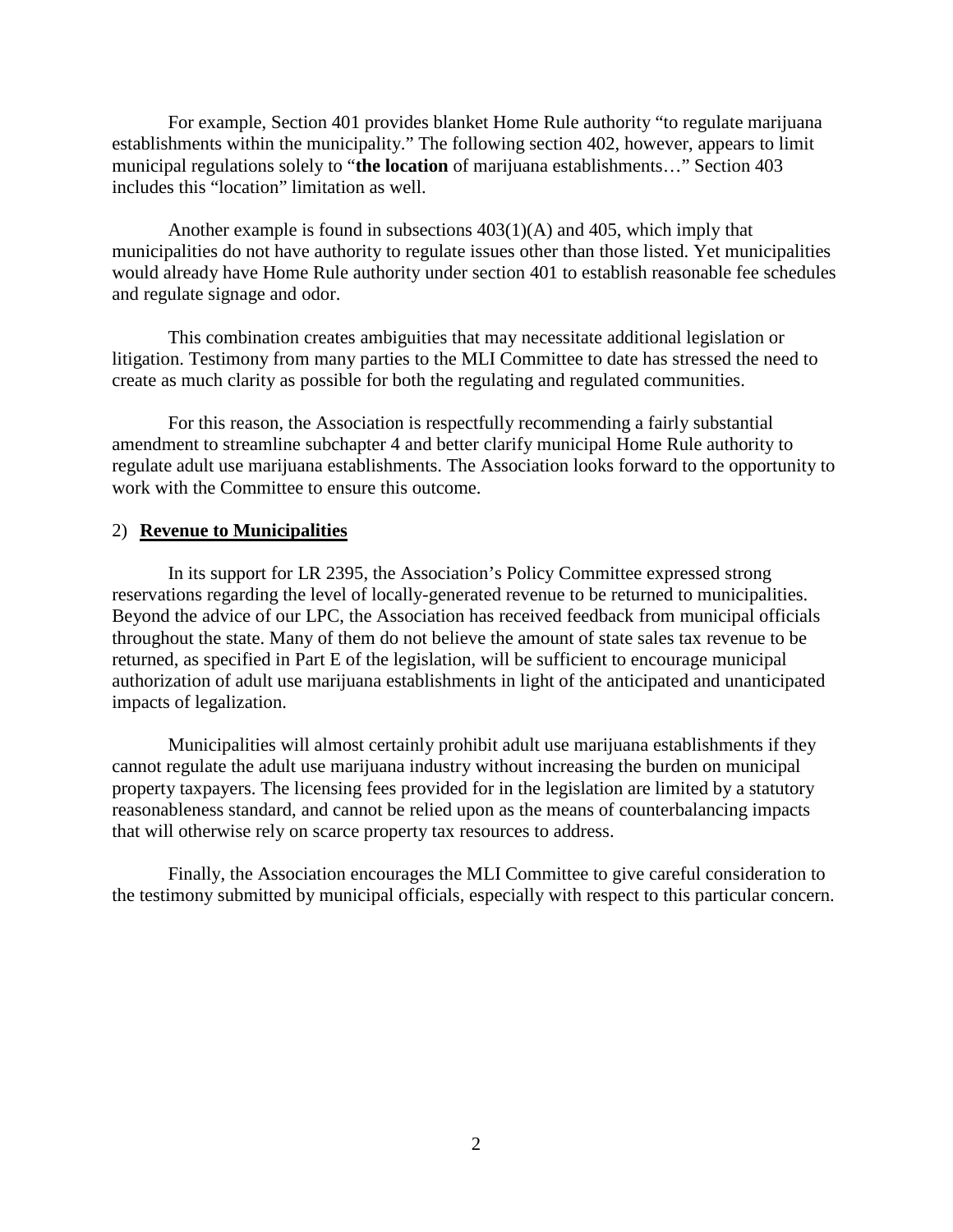

# **Appendix A** to MMA Testimony

*Proposed Amendment to LR 2395*

(New language is underlined, and §401 below is intended to replace §§401 – 403 in the bill)

# **§102. Definitions**

**27. Marijuana. ...** product<sub>r</sub>, nor is it to be considered "food" or a "food product" as those terms are defined by Public Law 2017, c. 215.

28. Marijuana concentrate... "Marijuana concentrate" is not to be considered "food" or a "food product" as those terms are defined by Public Law 2017, c. 215.

**31. Marijuana plant...** Products of a "Marijuana plant" are not to be considered "food" or a "food product" as those terms are defined by Public Law 2017, c. 215.

**32. Marijuana product...** A "Marijuana product" is not to be considered "food" or a "food product" as those terms are defined by Public Law 2017, c. 215.

### **§205. Application process; issuance of license**

### **4. Issuance of conditional license.**

B. If a licensee issued a conditional license by the department fails to obtain an active license from the department pursuant to subsection 5 within one year from the date of issuance of the conditional license, the conditional license expires., unless an ongoing appeals process is the sole reason an active license has not been issued by the department within one year, in which case the conditional license expires one year subsequent to the termination of all appeals. A conditional license may not be renewed.

**5. Issuance of active license upon municipal approval or municipal license and payment of license fee.** The department shall issue an active license to a licensee that has been issued a conditional license pursuant to subsection 4, has obtained municipal approval or a municipal license as required by section 403, subsection 3 all applicable land use and licensing approvals, if any, and has paid the applicable license fee pursuant to section 207.

A. The municipal officers shall certify compliance with applicable municipal ordinances, if any, on a form created by the department and supplied by the department to applicants. Within 10 days of receiving written notification on this form of applicable municipal approvals or notification of the issuance of a municipal license and a copy of the submitted site plan as required by section 403, the department shall notify the licensee that municipal approval or the issuance of a municipal license has been confirmed and that the licensee must pay the applicable license fee in order for the department to issue an active license.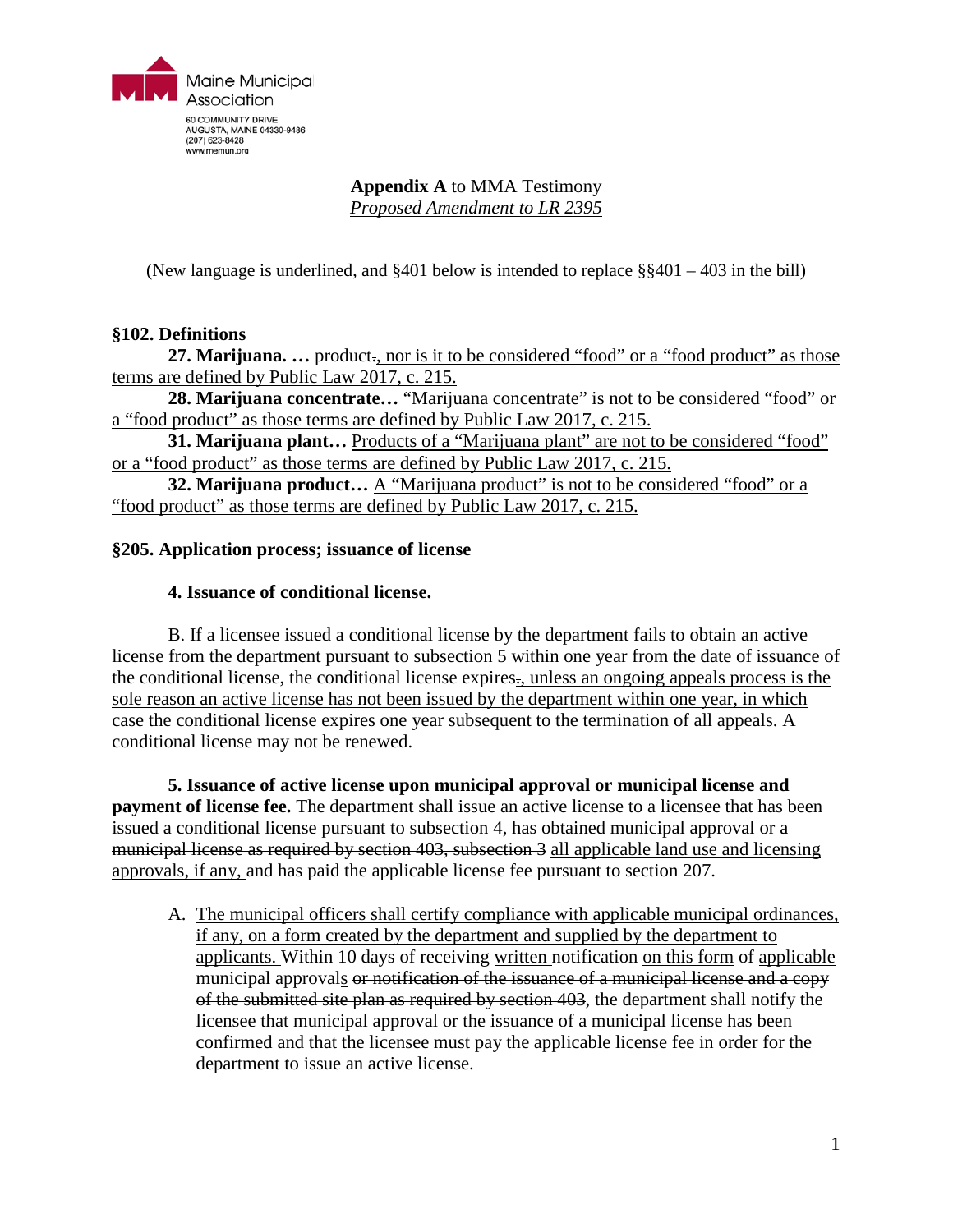

# **Appendix A** to MMA Testimony

*Proposed Amendment to LR 2395*

## **§206. Denial of license**

**3. Additional causes of denial.** The department must deny any application for an initial license, a license renewal, a transfer of ownership interests or a relocation of a license premises, if:

A. The marijuana establishment is proposed to be located within 1,000 feet of the property line of a preexisting public or private school.

# **§ 401. Local control; home rule authority regulation of marijuana establishments**

In accordance with this subchapter and pursuant to the home rule authority granted under the Maine Constitution, Article VIII, Part Second and Title 30-A, section 3001, a municipality may regulate marijuana establishments within the municipality as provided below. Plantations shall, pursuant to this section, have the same power to regulate as towns and cities.

# **§ 402. Land use regulations**

**1. Land Use Regulation.** A municipality may adopt, by ordinance, reasonable-land use regulations applicable to the location of marijuana establishments and home cultivation of adult use marijuana within the municipality. Notwithstanding any other provision of law to the contrary, a municipal land use ordinance regulating marijuana establishments or home cultivation of adult use marijuana within the municipality is not subject to the review or approval of any state agency or department., nor is it subject to the general requirements or limitations of Title 7, chapter 6 and Title 30-A, section 4352.

### **§ 403. Municipal licensing or approval of marijuana establishments**

**1. Licensing requirements, standards and restrictions.** A municipality may adopt reasonable municipal licensing requirements and standards applicable to the approval, location and operation of marijuana establishments within the municipality provided that such requirements and standards are not more restrictive than and do not otherwise conflict with the requirements and standards specifically established in this chapter or in the rules adopted pursuant to this chapter. A municipality may impose additional reasonable licensing requirements and standards applicable to matters not addressed in this chapter on in the rules adopted pursuant to this chapter.

### A. A municipality may also adopt:

(1) Reasonable municipal restrictions on the size, content and location of signage and advertising used by or erected on behalf of a marijuana establishment within the municipality, except that such restrictions must prohibit the use or placement of signage or advertising by or on behalf of a marijuana establishment within 1,000 feet of the property line of a preexisting public or private school. A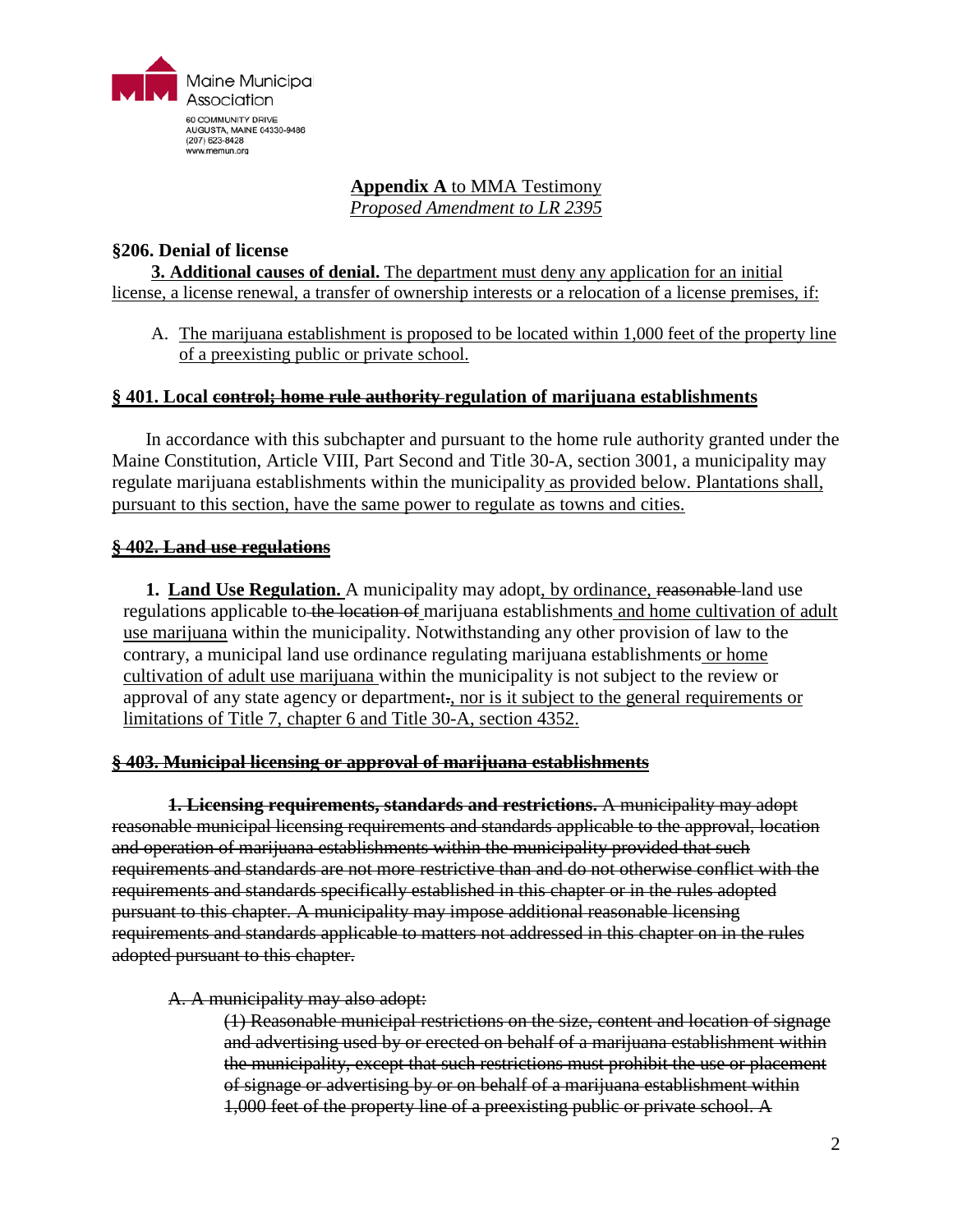

# **Appendix A** to MMA Testimony *Proposed Amendment to LR 2395*

municipality may choose to prohibit the use or placement of signage or advertising by or on behalf of a marijuana establishment at distances greater than 1,000 feet from the property line of a preexisting public or private school;

(2) A municipal licensing fee schedule for marijuana establishments in accordance with Title 30-A, section 3702; and

(3) Reasonable municipal requirements concerning odor control measures applicable to the operation of marijuana establishments within the municipality.

B. A municipality is not required to adopt municipal licensing requirements and standards applicable to the approval of, location or operation of marijuana establishments within the municipality prior to denying a request for approval or a license to operate a marijuana establishment within the municipality as required under subsection 3.

**2. Site plan required.** In determining whether to approve or grant a municipal license for the operation of a marijuana establishment, a municipality must require that the applicant submit to the municipality a site plan that designates the location within the municipality that the marijuana establishment is proposed to be located and that demonstrates the size and layout of the proposed marijuana establishment. If the municipality approves or grants a municipal license for the operation of the marijuana establishment, it shall provide the department with a copy of the submitted site plan.

**3. Municipal approval or municipal license required.** A marijuana establishment may not operate within a municipality without the approval of the municipality or a municipal license issued by the municipality and an active license issued by the department pursuant to section 205, subsection 5.

A. A municipality may not approve or issue a municipal license to a marijuana establishment:

> (1) If the marijuana establishment is proposed to be located within 1,000 feet of the property line of a preexisting public or private school. A municipality may choose to prohibit the location of a marijuana establishment at distances greater than 1,000 feet from the property line of a preexisting public or private school; or

> (2) If the applicant has not demonstrated possession or entitlement to possession of the proposed licensed premises of the marijuana establishment pursuant to a lease, rental agreement or other arrangement for possession of the premises or by virtue of ownership of the premises.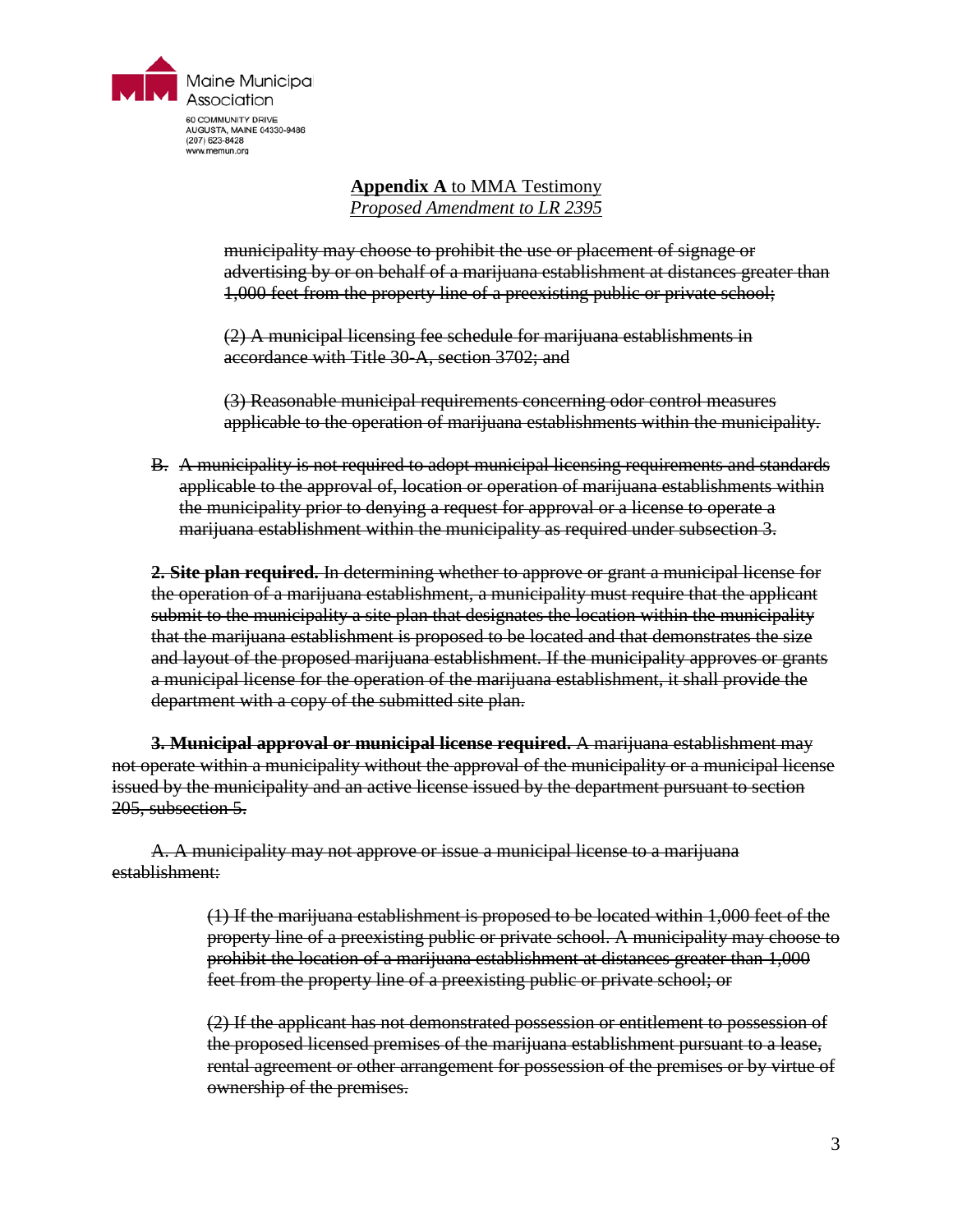

### **Appendix A** to MMA Testimony *Proposed Amendment to LR 2395*

B. The failure of a municipality to act on a request for approval or a license to operate a marijuana establishment within the municipality may not be construed to satisfy the municipal approval or municipal licensure requirement of this subsection.

C. If a municipality at any time withdraws its approval for a marijuana establishment or revokes a municipal license issued to a marijuana establishment, the marijuana establishment must immediately cease operation and may apply to the department for relocation of the licensed premises pursuant to section 211. *(relocated below to §401(3))*

**2.Licensing.** A municipality may adopt a separate local business licensing ordinance applicable to marijuana establishments, provided that such requirements do not otherwise conflict with the licensing requirements and standards specifically established in this chapter or in the regulations adopted pursuant to this chapter. A municipality may impose additional licensing requirements applicable to matters not addressed in this chapter or in licensing regulations adopted pursuant to this chapter. A municipal licensing ordinance may establish a licensing fee schedule pursuant to Title 30-A, section 3702.

3.**Prohibition; limits.** A municipality may, by ordinance, prohibit the operation of some or all types of marijuana establishments within the municipality and may limit the number of any type of establishment that may be approved or licensed to operate within the municipality. A municipality may enact an ordinance prohibiting marijuana establishments within the municipality at any time. If a municipality at any time withdraws its approval for a marijuana establishment or revokes a municipal license issued to a marijuana establishment, the marijuana establishment must immediately cease operation and may apply to the department for relocation of the licensed premises pursuant to section 211.

# **§4042. Existing Prohibitions.**

Prohibitions and moratorium ordinances established under the former Title 7, chapter 417, continue to be valid until they expire by their terms or are superseded by municipal charter or ordinance.

### **§405. Municipal regulation of home cultivation of marijuana**

A municipality may, by ordinance, adopt reasonable odor control measures applicable to home cultivation operations conducted in accordance with chapter 2 that are located within the municipality and may adopt reasonable requirements applicable to the disposal or destruction of marijuana, including but not limited to regulation of odor, screening, disposal or destruction of marijuana produced by such home cultivation operations.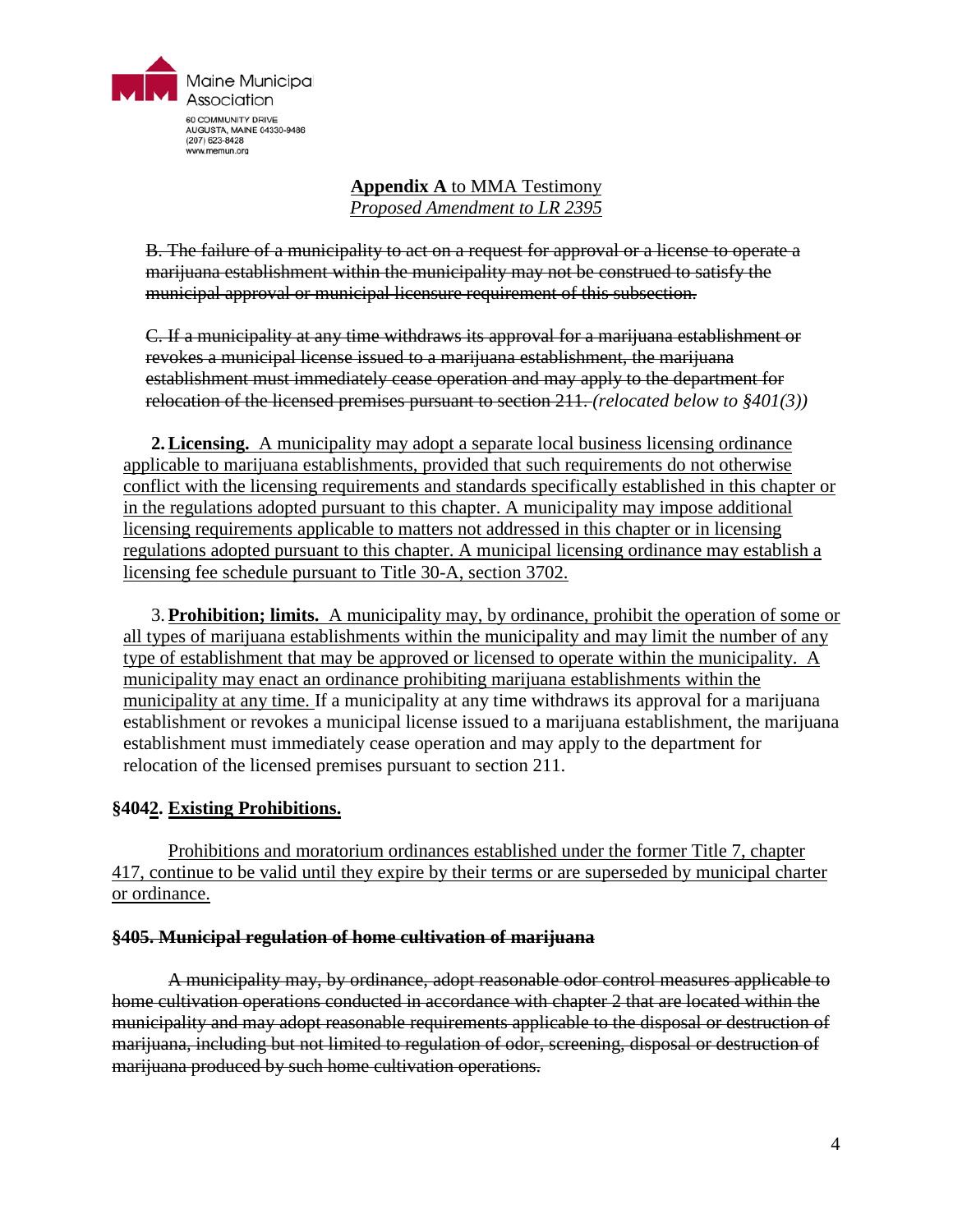

# **Appendix A** to MMA Testimony

*Proposed Amendment to LR 2395*

### **§4063. Information requests**

A municipality may request that the department… Municipalities are subject to the same requirements provided in this section with respect to information requested of the municipality by the state.

### **§407. Notification to department**

A municipality shall notify the department within 14 days of the date it approves or denies the location of a marijuana establishment within the municipality; issues or renews a license for the operation of a marijuana establishment within the municipality; withdraws such approval or suspends or revokes such license; approves relocation of a licensed premises to the municipality; or approves a transfer of ownership interests in a licensee located within the municipality.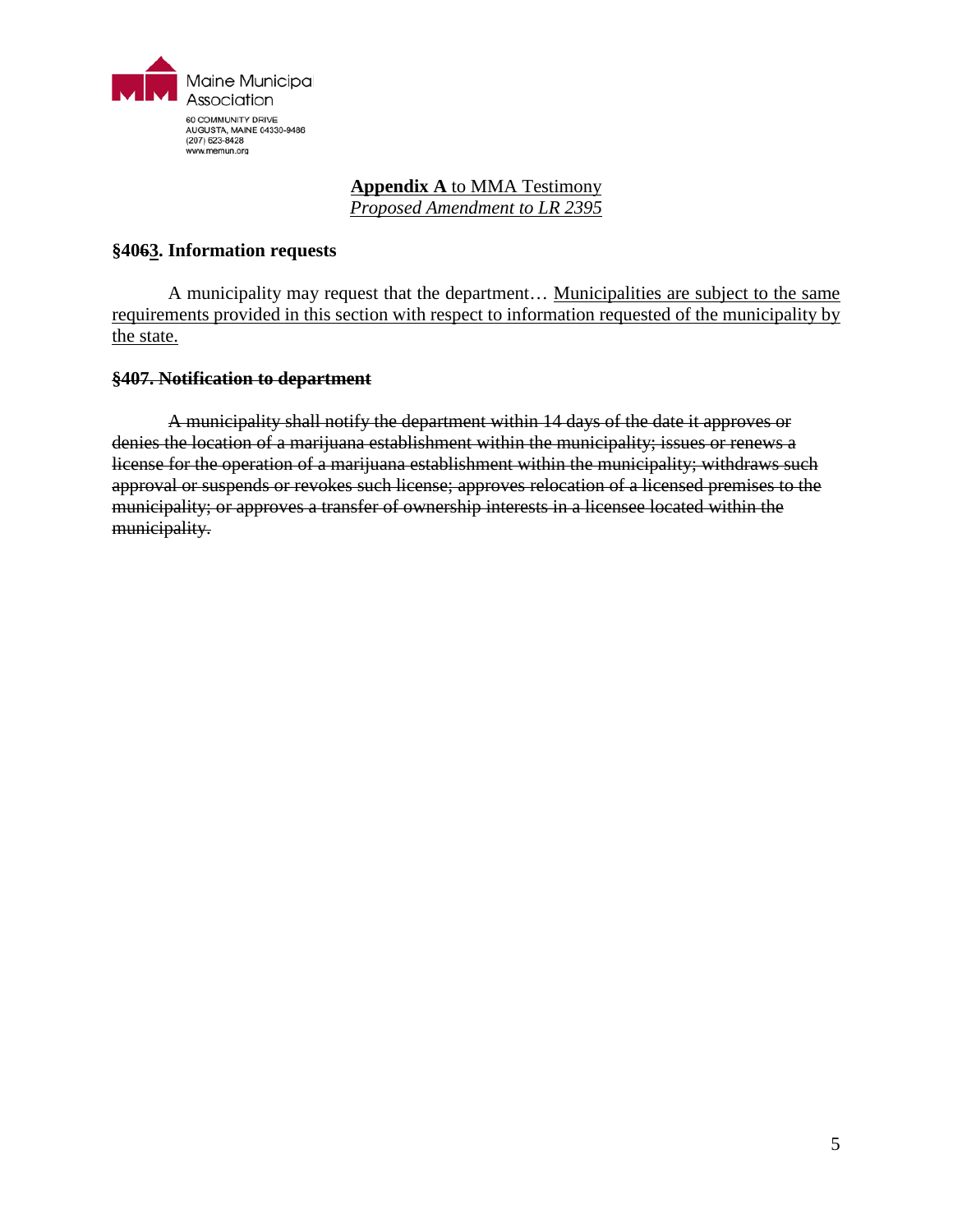

# **Appendix B** to MMA Testimony *Section-by-Section Amendment Explanation*

# **§ 102**

• The proposed additions to section 102 are intended to clarify that the recently enacted "food sovereignty law" may not be construed to apply to the products of marijuana plants.

# **§ 205**

• The limitation of conditional license to the duration of one year could become problematic for applicants, the state, and the municipalities in the event of appeals at the local and/or state levels. For this reason, the Association is recommending tolling the conditional license in the event an ongoing appeals process is the sole reason an active license has not been issued. Proposed amendments to section 205 also clarify that an active license from the state is issued upon certification from the municipality that the applicant has complied with all applicable permitting or local approvals required in that municipality. MMA proposes the mechanism for this certification be a form developed by the department and issued to the applicant upon receiving the conditional state license.

### **§ 206**

Because it appears to be the intention of the MLI Committee that section  $403(3)(A)(1)$  apply statewide, the Association recommends relocating it to section 206(3) and amending the numbering so that the existing section 206(3) becomes section 206(4).

### **§ 401**

• While the statutory definition of "municipality" does include plantations, plantations do not have the Home Rule authority referenced in the bill, and the intent of the MLI Committee was, we believe, to offer plantations the same authorities as towns and cities. Therefore, a sentence is added in the recommended amendment to eliminate this potential ambiguity.

### **§ 402**

- As noted in MMA's testimony, this provision only allows regulation of "the location of" marijuana establishments. This seems to limit the power of municipalities to regulate other land use impacts of these businesses, such as noise, odor, parking, security, signage, etc. Because this limitation would actually be inconsistent with and could potentially curtail the authority given in section 401, the recommended amendment removes this term.
- Although the second sentence of this section was intended to clarify that marijuana land use ordinances are not subject to the Right to Farm law, that law does also impose substantive limitations on the applicable scope of ordinances (in addition to the requirement that the state review and approve adopted ordinances). For this reason, we also recommend adding some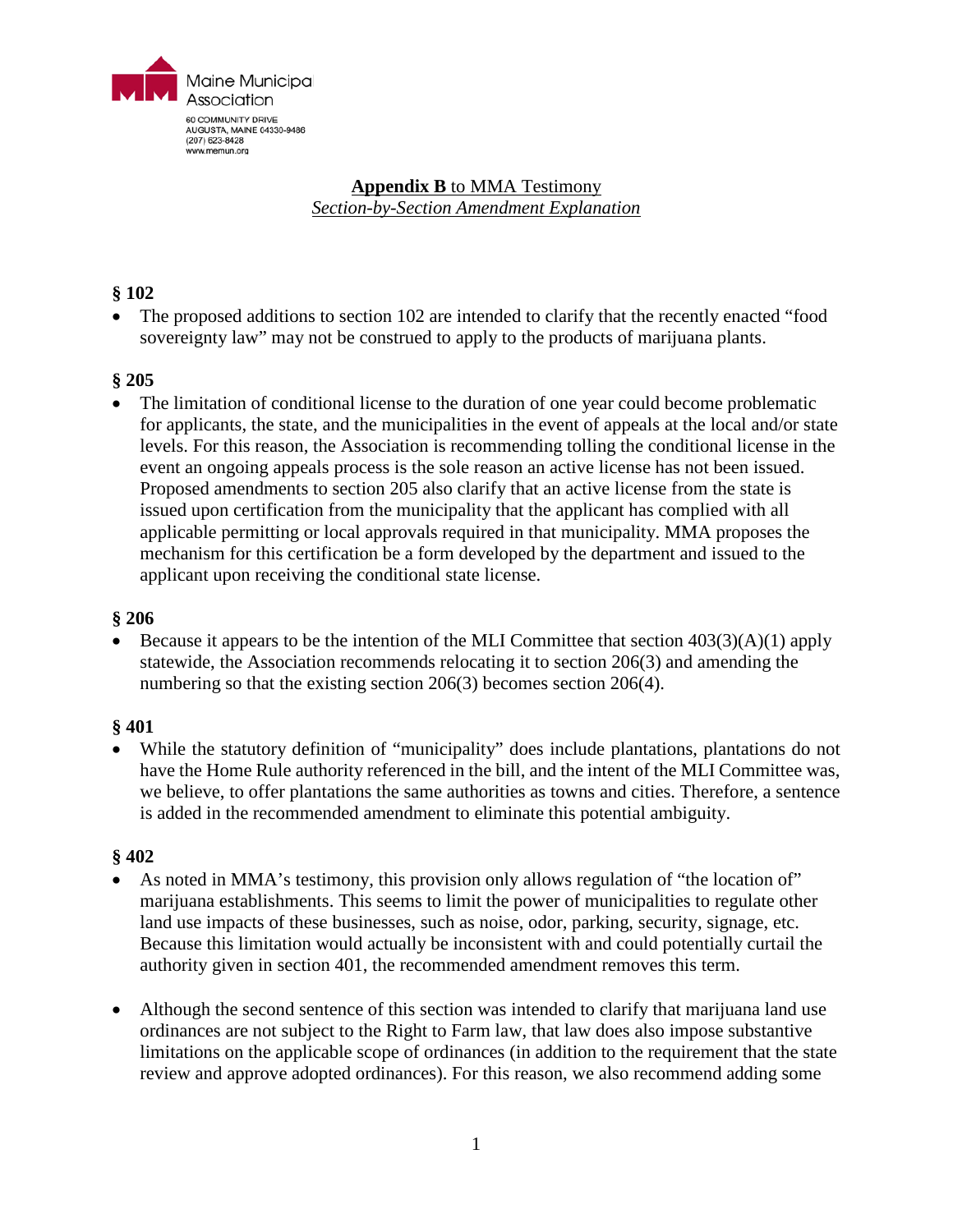

# **Appendix B** to MMA Testimony *Section-by-Section Amendment Explanation*

language to further clarify the lack of substantive limitations on ordinances that already exist in other areas of state law.

# **§ 403**

- Subsection 1 contains several provisions which deal with land use rather than licensing issues. The provisions regulating signs and odor in subsections  $403(1)(A)(1)$  and  $403(1)(A)(3)$  should, at a minimum, be relocated because these are land use issues. It is the Association's perspective, however, that these provisions ought to be removed entirely.
	- $\circ$  The sign provisions in 403(1)(A)(1) are likely unconstitutional under the U.S. Supreme Court's *Reed v. Town of Gilbert* decision. Moreover, municipalities would already have home rule authority under section 401 to regulate signage in a land use ordinance.
	- $\circ$  Subsection 403(1)(A)(3) singles out odor, implying that this limits the ability of municipalities to regulate other issues. Again, municipalities would already have home rule authority under section 401 to regulate odor in a land use ordinance.
- Section  $403(1)(B)$ , which clarifies that municipalities are not required to adopt licensing requirements prior to denying approval requests, becomes confusing when considered together with subsections 403(2) and (3), which are predicated on the municipality providing explicit approval. Language is recommended in the proposed amendment to address this.
	- o Furthermore, by establishing two criteria for denial in  $\S$  403(3)(A), a question is raised as to whether other criteria for denial are acceptable, as is a question about the potential need for municipalities to adopt an ordinance to create criteria. Without such an ordinance, any approval or denial could be challenged as arbitrary and create opportunities for litigation. The proposed amendment addresses this issue.
- Section 403(3) requires approval or denial by the "municipality", which in statute is taken to mean the municipal legislative body (i.e., the town meeting or council). Because it could be unworkable to take each application to a town meeting vote, we recommend removing this language, which leaves the authority for local approval procedures to be adopted by the municipality as intended under section 401.
- As noted in section 206 above, because it appears to be the intention of the MLI Committee that section  $403(3)(A)(1)$  apply statewide, the Association recommends relocating it to section 206(3) and amending the numbering so that the existing section 206(3) becomes section 206(4).